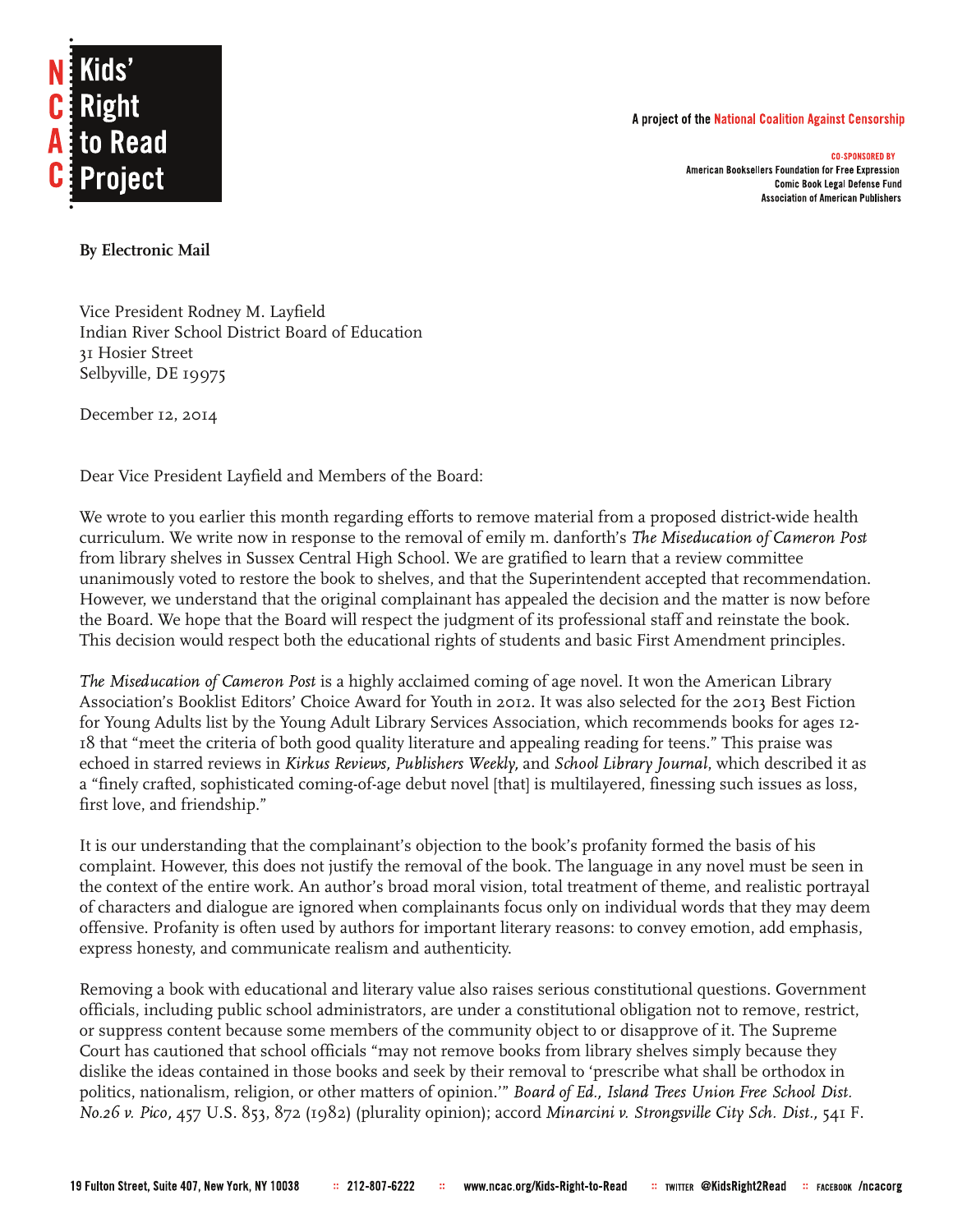2d 577, 581 (6th Cir. 1976) (access to books in library "is not subject to being withdrawn by succeeding school boards whose members might desire to 'winnow' the library for books the content of which occasioned their displeasure or disapproval"). This constitutional duty applies with particular force in the school library, which, unlike the classroom, has "a special role … as a place where students may freely and voluntarily explore diverse topics." Campbell v. St. Tammany Parish School Board, 64 F. 3d 184, 190 (5th Cir. 1995).

As a practical matter, acceding to the demands to remove something that one person finds objectionable invariably invites multiple, sometimes conflicting demands to exclude other material. The attempt "to eliminate everything that is objectionable … will leave public schools in shreds. Nothing but educational confusion and a discrediting of the public school system can result ..." McCollum v. Board of Educ., 333 U.S. 203, 235 (1948) (Jackson, J. concurring). In fact, any effort to remove books containing profanity or any content that some members of the community find objectionable would threaten such literature as To Kill a Mockingbird by Harper Lee, Lord of the Flies by William Golding, The Great Gatsby by F. Scott Fitzgerald, and Native Son by Richard Wright.

Nobody has to read something just because it is on library shelves. The Supreme Court has emphasized that "the regime of voluntary inquiry ... holds sway" in school libraries. Board of Ed., v. Pico, 457 U.S. at 869. No book is right for every student, and not all students would choose to read Cameron Post. The library is there precisely to allow students to have a choice of reading options, consistent with their interests, maturity level, and parental guidance. The removal of the book from the library, however, suggests that no students should read it, and may prevent students who lack funds to buy their own books from reading it. Students should have the opportunity to decide for themselves whether they want to read the book.

Without questioning the sincerity of the community member who objects to the books, his views are not shared by all, and he has no right to impose those views on others or to demand that the public library holdings reflect his personal preferences. We urge you to endorse the recommendations of both the committee and the Superintendent by returning The Miseducation of Cameron Post to the library shelves of Sussex Central High School, so that those students who wish to read it may do so. This result would show respect not only for intellectual freedom, but also for all members of the school community by allowing individuals to make reading choices based on their own views and values.

Please feel free to contact us if we can be of any further assistance.

Sincerely,

Joan Bertin, Executive Director National Coalition Against Censorship

Chris Finan, President American Booksellers Foundation For Free Expression

Charles Brownstein, Executive Director Comic Book Legal Defense Fund

Alexandri Mac

Kathleen MacRae, Executive Director ACLU of Delaware

Judy Platt, Director Free Expression Advocacy Association of American Publishers

Ausanna

Susanna Reich, Chair Children's and Young Adult Book Committee PEN American Center